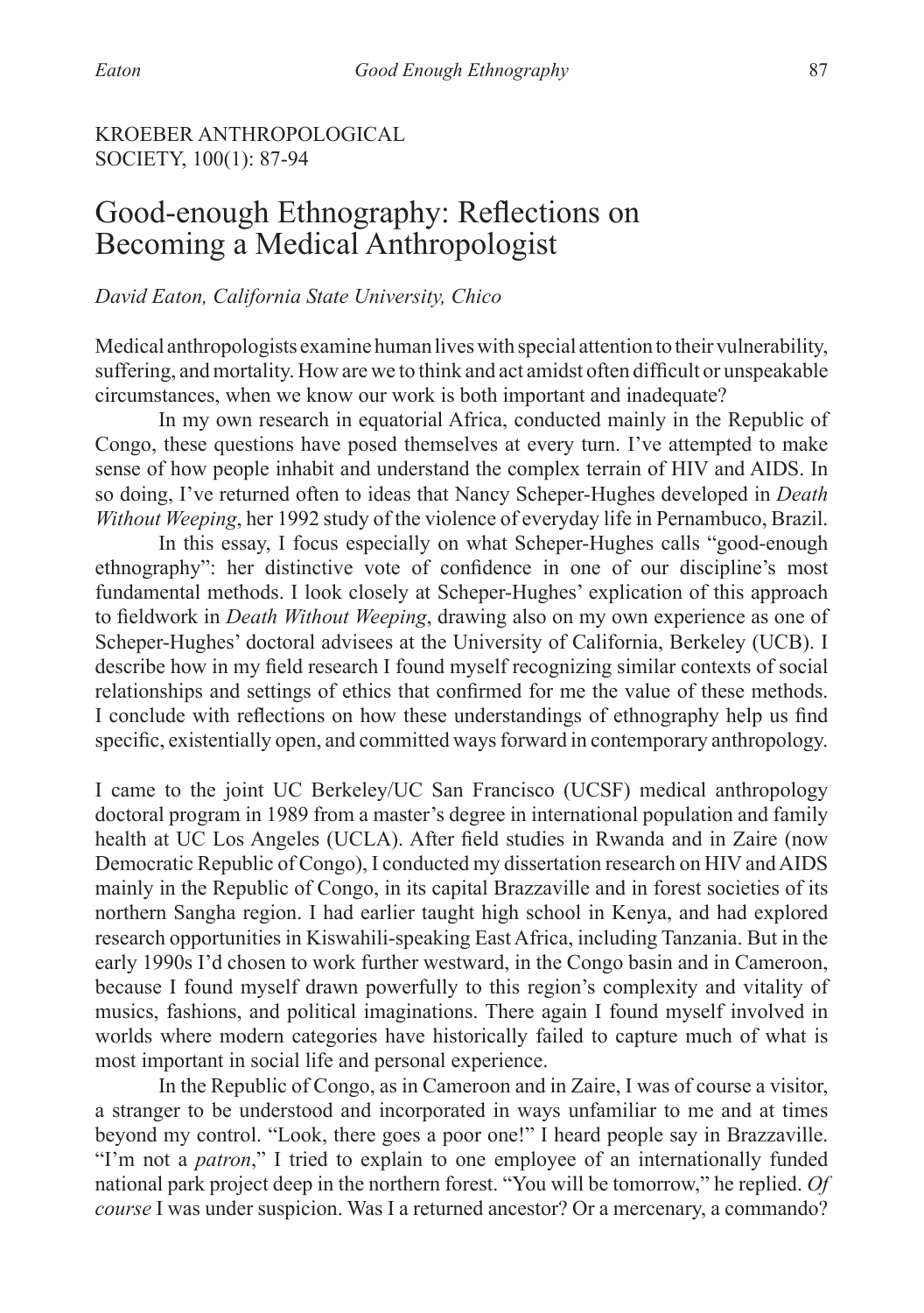– after all, I walked like one. Or was I there, as was rumored of conservation biologists, to get my cut of the traffic in ivory, gold, or perhaps "red mercury," a mysterious substance alleged to be used in nuclear weapons? "I get a bad feeling when I see people like you arriving," said one man, frowning with anxious concern, as I travelled into the **interior** 

In these communities, though, I was seen in many other ways as well. At times – and often appropriately – I was a lightning rod for concerns about AIDS, through my outspoken participation in frequent workshops at clinics, logging camps, churches, and schools. As Ronnie Frankenberg observed in 1957 of his own role in his ethnography in *Village on the Border*, I was placed in positions that Congolese could not occupy without serious consequences to their social position. *Ye motowasida* – "He's a man of AIDS," people would say in Lingala as I walked by, and the questions came – Was I giving injections? Where did AIDS come from, after all? And was it not Americans who were spreading it in Africa?

Most of my personal relationships grew in domains separate from these institutions and occasions, in some modest shelter from the public gaze that often constituted me as *mundele*, a word for white person that does not share its noun class with the word for human being. I came to know hundreds of persons through the constant interchange of daily life, in the ethnographic project of listening, observing, writing, and reflecting day after day. "*Nous sommes trop sociables*" [We are terribly sociable], Congolese would tell me, insisting that "human relations are everything."

In these settings, problems of AIDS were mingled with those of other afflictions in a heterogeneous human-centered world open to diverse ways of "questioning misfortune."<sup>1</sup> The precarities and dangers of human life and sociality – especially in intimate and family relationships – were understood through many means, which I have written about elsewhere (see, for example, Eaton 2008). The fertility of Congolese expressive culture on these topics never ceased to astonish me.

It seemed to me that despite the extraordinary range of Congolese imaginations of health and affliction, some of their qualities were familiar to me from Scheper-Hughes' approaches to ethnography, especially as theorized in *Death Without Weeping*, and from the modes of analysis she developed through her collaboration with her Brazilian friends and interlocutors. In particular, I found Congolese ways of knowing marked by several attributes emphasized in her own interpretations: a profound valorization of embodied experience; a probing skepticism of human self-performance; a sensitivity to immanent worlds not fully comprehensible through daily social life and institutions. Further parallels of special importance to medical anthropology seemed evident in a pervasive sense of existential interdependence, and in the disjunctures between experience and representation that characterized Congolese response to HIV and AIDS.

I'd first had the chance to work with Scheper-Hughes in 1988, when I came to Berkeley and UCSF from UCLA's School of Public Health for a term as an exchange student. That fall I took her course "Introduction to Medical Anthropology" with Lesley Sharp as our graduate student instructor. On the strength of that experience, I went on to join the UCB/UCSF doctoral program in medical anthropology. Scheper-Hughes was then finishing *Death Without Weeping*. It is this work of hers which has influenced me most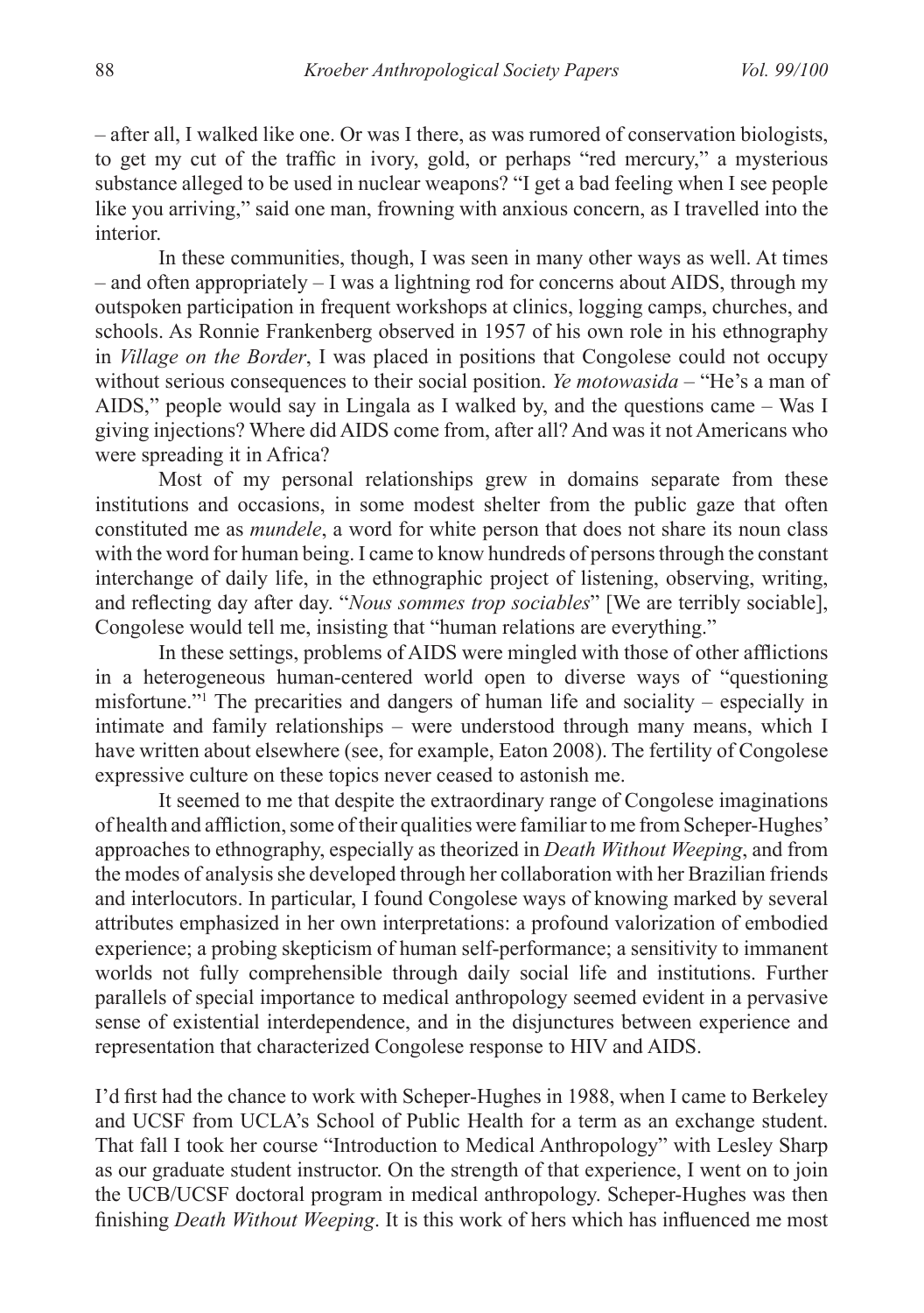profoundly over the years, as perhaps it has others, in part because I have taught the book often in courses I've offered since then.

Early in the book, Scheper-Hughes cites C. Wright Mills' dictum – "Methodologists, get to work!" (1992:23). Declaring herself weary of formalistic evasions and postmodern critiques, she calls instead for engagement with other human beings through what she calls "good-enough ethnography" (28). This means using "our ability to listen and observe carefully, empathically, and compassionately" in "acts of solidarity" and the "work of recognition" (28).

Referents for this phrase emerge later in the book when she discusses Erik Eriksson's concept of "good-enough holding," and D. W. Winnicott's extensions of this into "good-enough mothering." Winnicott, for his part, argued that basic assurance and competence on the part of a mother are usually sufficient for normal infant trust and maturation. Although he saw a lack of good-enough holding in early life as a cause of many developmental problems, his ideas were intended to support "ordinary mothers" in their "natural tendencies," and to reassure them that a child's well-being did not depend on them being paragons of mothering virtues.

Scheper-Hughes found Winnicott's ideas "refreshing," *but* – and this is a key argument of the book – "based on an overly optimistic view of the *infant's* adaptiveness" (360), generalizing specific life conditions of the children he studied in mid-twentieth century Britain. Theorizing the "modernization of child mortality" in the underdeveloped world, she shows how dangerous infancy actually is in the *Alto* of "Bom Jesus" – translatable as "the heights of Good Jesus" – as Scheper-Hughes chose to allegorize the shantytowns of Timbauba, Pernambuco. Under the murderous conditions of the *Alto*, many infants did not survive "lapses of attention and care" on the part of their mothers, who were often themselves struggling for health and survival. Obviously, "good-enough mothering" was problematic in a place where, as one woman cited by Marilyn Nations and Linda Anne Rebhun said, "it's easy enough for *anyone* to die" (Nations and Rebhun 1988: 175, emphasis added; quoted in Scheper-Hughes 1992: 361).

Just as surely also, then, our ethnography is *not* good enough in a thousand ways in relation to the oppressed and the unlucky – among them the host of us already dead, as Paul Farmer, among others, has emphasized (Farmer 2004: 307). In what senses then might it be good enough?

We could begin by noting Scheper-Hughes' citation of Wittgenstein (1992: 172) that the most difficult things to see are those which are taken for granted. Thus, among our first priorities in medical anthropology is simply to recognize suffering through our ethnography. Scheper-Hughes, satisfied neither with exploring "the politics of epistemic murk" (Taussig 1987:xii) or working within "areas of moral clarity" (Farmer, cited in Kidder 2004:101), writes that our task is to "[articulate] standards for... a moral and an ethical reflection on cultural practices" (22). And the urgent need to find ways to problematize accepted circumstances and conventions in relation to suffering makes medical anthropologists – like those of us also in public health or theology – more than physicians' *manqués*.

Scheper-Hughes' argument is that ethnographic fieldwork is essential in this process – as she has written, her own research in Timbauba in the 1980s made her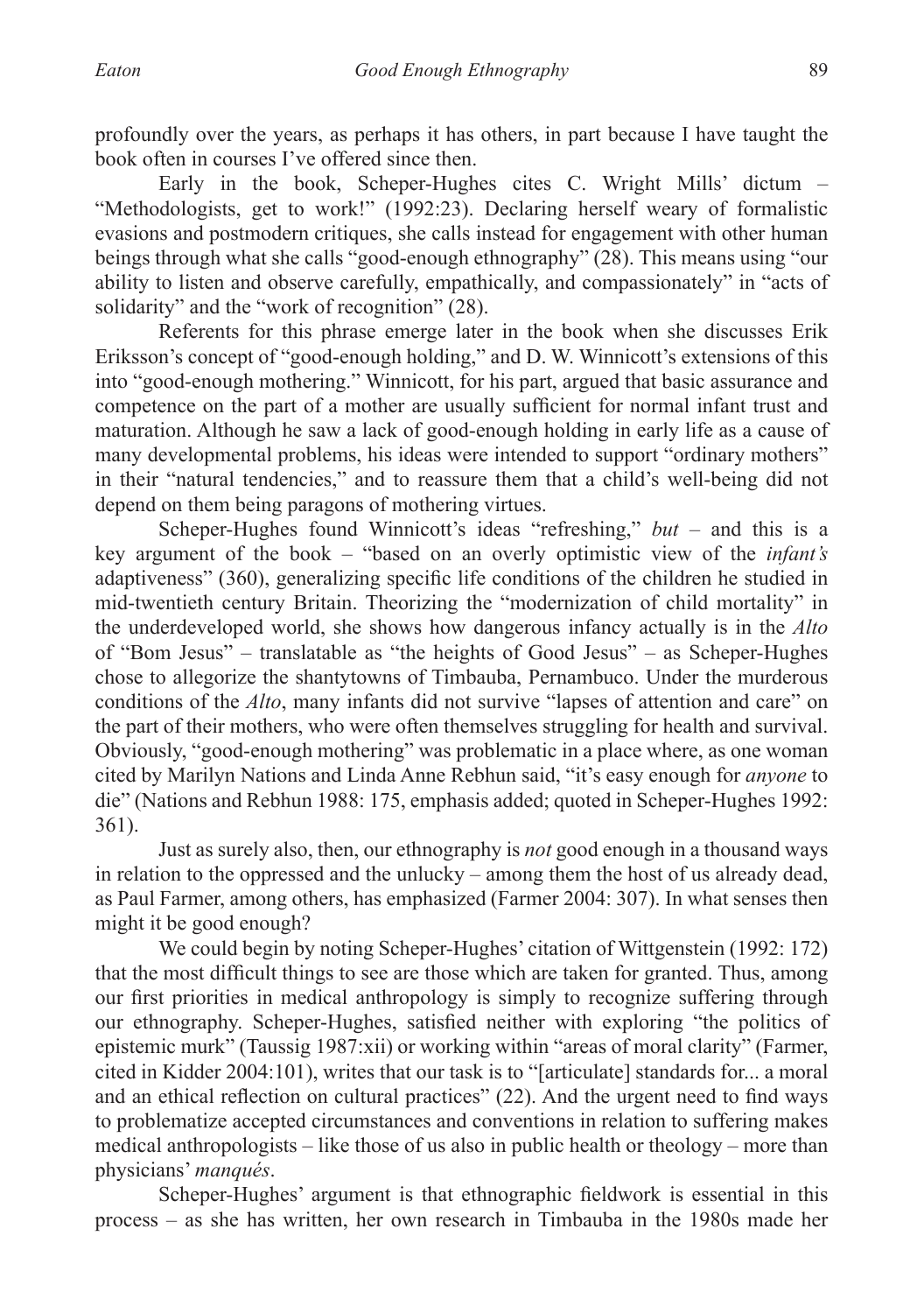realize how much she had "failed to see and understand while totally immersed in practical activities" (14) two decades earlier in her work for the Pernambucan Health Department. *Death Without Weeping* shows us how her judgment was transformed by this fieldwork, through dialogues, confrontations, modest successes, and shattering failures. We should not fail to note also, however, the university-based scholarship that so powerfully shapes many of the analyses in *Death Without Weeping*, and the crucial role of long-term reflection in the book's composition.

The "good-enough ethnography" that she proposes, then, is not a grail, or a chimera, or a competition. It is an encouragement, a vote of confidence – perhaps our most crucial tool in our efforts to use our situations to recognize and witness suffering, to refuse to legitimate it, and to find our own forms of meaningful work in relation to it, however we define this.

In *Death Without Weeping*, Scheper-Hughes wrote that she sought these ends through an *antropologia-pé-no-chão* (24) – an anthropology "with its feet on the ground" – perhaps appropriate for someone who once told me she can find flying in airplanes overwhelming because of "the clouds rushing by!!" Such an anthropology, it's worth emphasizing, finds its center in embodied persons who must balance conflicting roles, who have stances in the world. And a love of persons and of the expressive uniqueness of individual character shines through all her work.

Yet at the same time, Scheper-Hughes has rarely strayed far from the Goffmanesque "as-if-ness" and irony of such stances and embodied self-presentations.<sup>2</sup> The ethnographer's careful witnessing can not only help keep his or her "feet on the ground" but can also reveal absurd, fantastic, and distorted components of self-conception and social interaction. The potentially devastating expressions and consequences of these all-too-human circumstances – in ridicule, labeling, scapegoating, and neglect, in primal scenes of exclusion and rejection, in depression, suicide, madness, and starvation – are central themes in her published work, beginning with her pioneering studies of mental illness in western Ireland and in Boston.

Indeed, throughout *Death Without Weeping*, as the title implies, we inhabit, explore, and attempt to understand the disjunctures between actual suffering on the one hand, and conscious experience and existing social institutions on the other. Scheper-Hughes is our guide in this "pre-cultural" space of mutual existence, a space she sees as the ground of ethics, citing Emmanuel Levinas. By virtue of being born, she writes, each of us has been thrown into this world. But not all of us make it or stay for long. *Death Without Weeping* begins, of course, with Scheper-Hughes recollection of catching in her hands a "slippery, blue-gray thing" (1992:1) that is an infant stillborn from a mother's womb.

The setting of ethics that Scheper-Hughes proposes – within a space of interdependence "prior to culture" (1992: 22) – loomed crucially in the circumstances I came to know through my own fieldwork. For many of the people I spoke with in the Congo, for example, acknowledging the existence of AIDS implied recognizing the possibility – usually unverifiable – of their own infection (Eaton 2008). Without access to antibody testing, their only evidence that they might be infected was if they or their infant developed symptoms. This enormous implication complicated all discussion and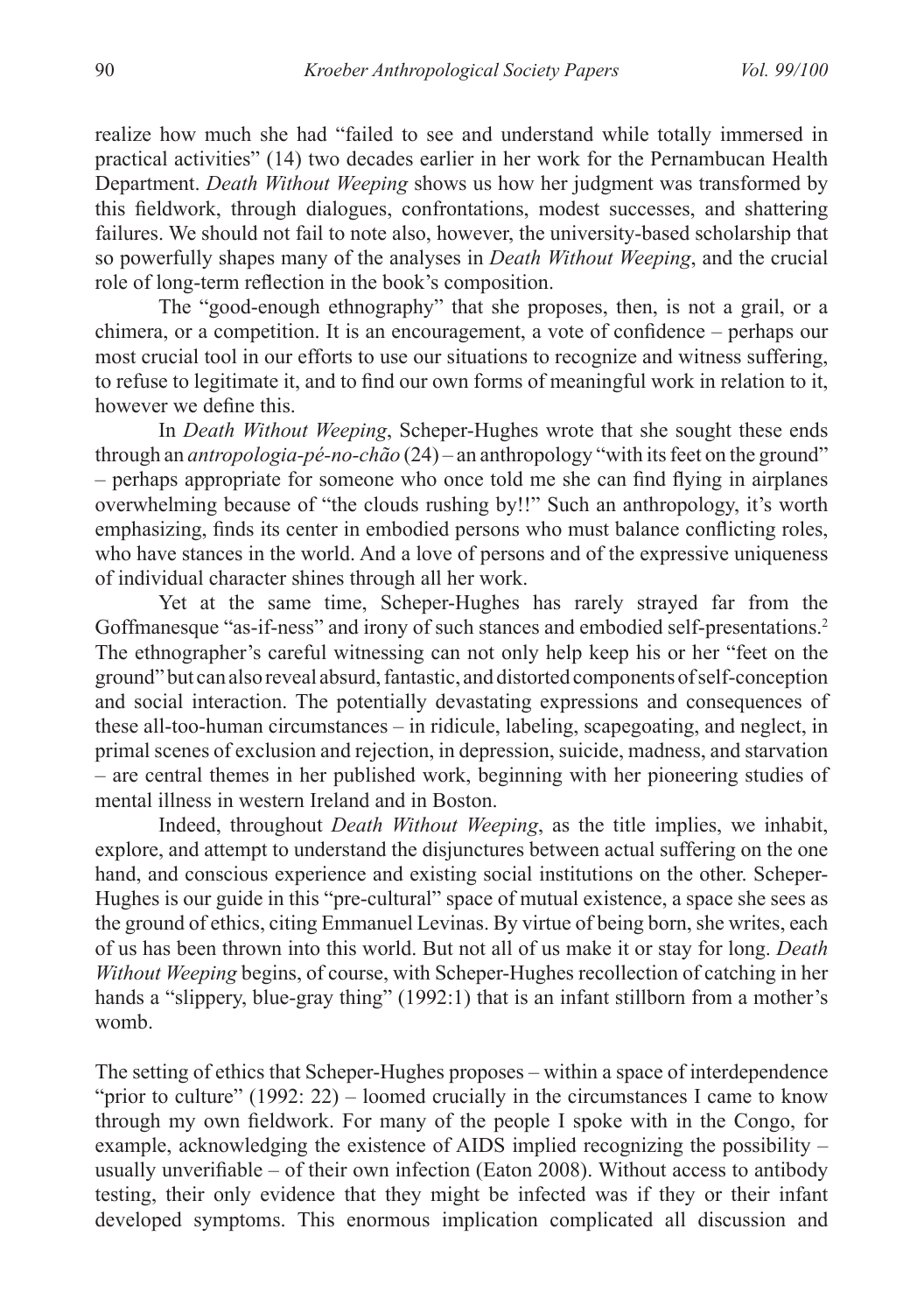changed the stakes of identity: accepting the existence of AIDS meant entering a state of uncertainty of one's own fate. Sexually active adults found themselves – and still find themselves – forced to risk their lives and the lives of their partners if they want to have children – and having children was "the purpose of life," as more than one person described it to me.<sup>3</sup>

Scheper-Hughes' interpretive emphasis on embodied experience was also central in Congolese thought on HIV and AIDS, as on most illness and well-being. In North Congo, shared senses of the body, sustained within family and clan networks, had implications not only for celebration, pleasure, and the exchange of wealth, but also for the experience of illness and the ontology of affliction. The grounding of AIDS within the suffering of an individual body was inevitably extended into social relations, through solidarity and care as well as through suspicion and accusation.

Scheper-Hughes' often-ironic probing of human self-performance also found its counterpart in Congolese genres of social critique and often-Rabelaisian humor. Congolese skepticism of the disinterestedness of personal relationships often extended more generally, I would argue, to moral discourses of solidarity, collective goodwill, benevolence, and to the legitimacy of the institutions that promulgated them. The theater of everyday life was congenial to hyperbolic and often entertaining gestures that situated responsibility (or lack thereof) in the larger conjunctures of the time. "*C'est la crise*" (It's the [economic and political] crisis) and "*Manque de moyen*!" (Lack of means!) I heard again and again, not without a certain irony which at times verged on the absurd. "*Maisc'est la misère*!" (But it's [obviously] misery [here]!) I remember being told expansively one afternoon by a few young men as they sat around, relaxed and drinking fresh palm wine in a forest clearing, looking to engage me in conversation. "*Tudois nous aider*" (You have to help us) they continued generously, as if this was selfevident to any reasonable person.

Scheper-Hughes had shown in *Death Without Weeping* that "good-enough ethnography" could reveal immanent worlds not fully evident in daily social life. This too had its parallels in Congolese imaginations, populated as they often were with conceptions of occult forces which shaped well-being and affliction and which could often only be recognized and diagnosed by clairvoyant seers in esoteric rituals (Eaton 2006). Further, as I note above, Scheper-Hughes' approach to medical anthropology emphasizes the disjunctures and contradictions between discourse and experience in relation to affliction. I came to recognize this too as a key element of my own sense of Congolese predicaments, in which the volubility of modern medicine coexisted with seeming silences about AIDS in other domains of public life.

Scheper-Hughes proposed that medical anthropologists should seek to articulate "standards for... a moral and an ethical reflection on cultural practices" (22). This indeed was a challenge that often preoccupied me during my fieldwork: in conversations with friends at risk, interviews with people living with AIDS, debates in cafés and bars, workshops in schools and logging camps, consultations with outreach groups, and projects and correspondence with regional, national, and international institutions of many kinds. How should I understand what I was learning about Congolese societies and their relation to HIV and AIDS? How did my ethnography problematize accepted circumstances and conventions, and how did this inform my evolving choice and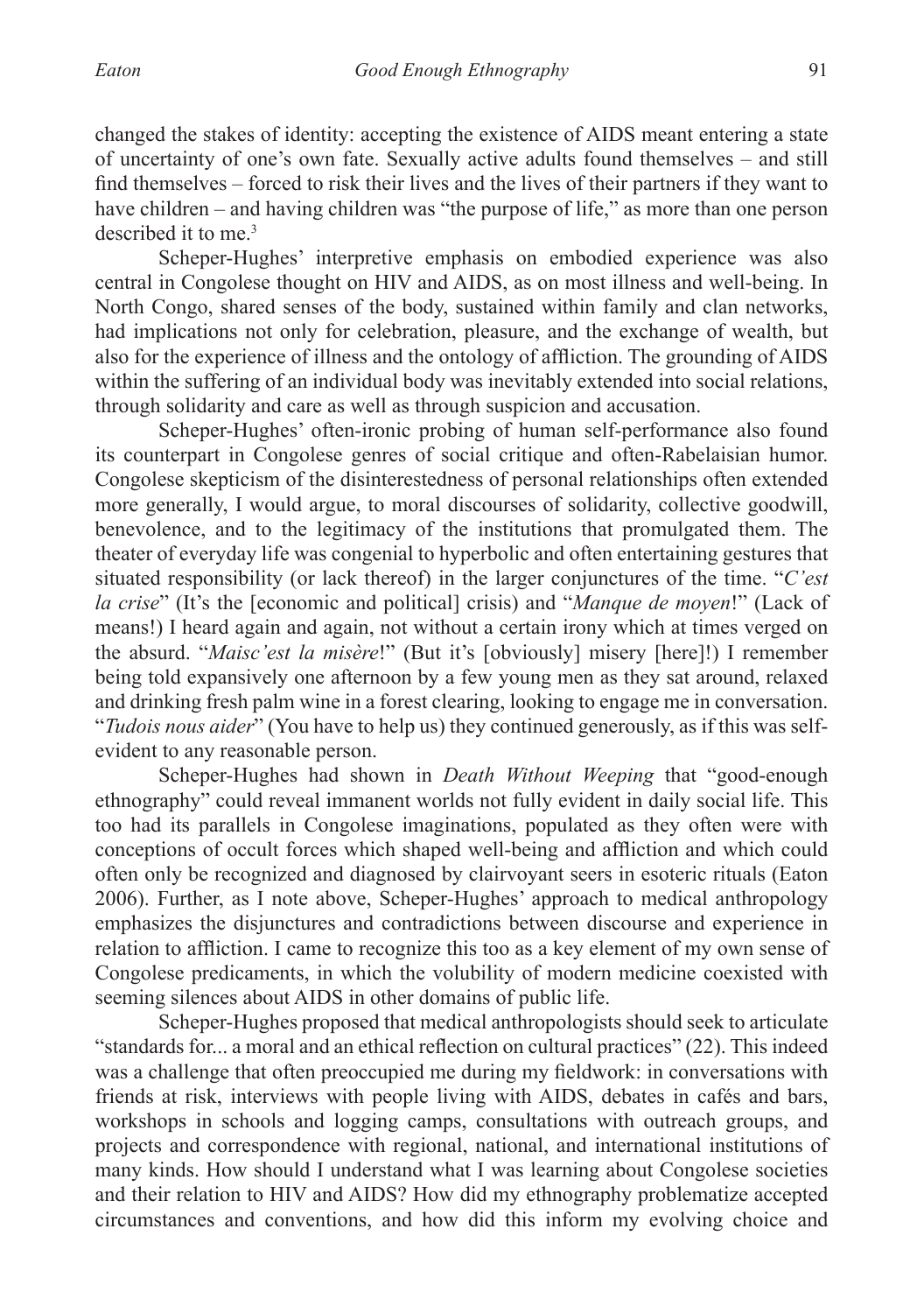action? When should I speak out, when to keep silent? What should I say and write, and to whom and when? What should I do?

My own answers to these questions emerged over time, and have been developed in publications and other work stemming from my research. For the purpose of this paper, in its brief consideration of the power and relevance of Scheper-Hughes' notion of "good-enough ethnography," I've only touched the surface of a few contexts that I explore in depth elsewhere. The reader, if interested, can look to some of these other projects for more fully developed interpretations.<sup>4</sup>

As for myself, I know I'll return to Scheper-Hughes' work<sup>5</sup> for more clues as to how to think ethically amidst such heterogeneity and epistemological complexity. I say so knowing that decades of specialized study have brought me into enough familiarity with Equatorial African life that I can see how much I have learned, how little I understand, and how often my earlier impressions and judgments were inadequate.

As I reflect on how much my thought has been shaped by the settings of my fieldwork, I conclude that the regional specificity of anthropological interpretation is often undervalued – a situation exacerbated by the recent demise of area studies. I would say that much of the most thoughtful and insightful ethnographic work in anthropology published in English and French in Equatorial Africa is not widely known or easily accessible to non-specialists in the region. Why should it be? After all, although anthropologists share a discipline, our own intellectual traditions insist we ourselves are the result of our own experiences, including our homes in the field and the communities with whom we come to live. It is good to remember the inherent pluralism of ethnographic field study itself, despite the often-standardizing constraints of institutions that authorize and support it. Any fieldwork, as a living process, becomes one of innumerable distinct destinies and ways of being in the world around us.

It is difficult enough to develop insights that can be shared beyond regional concerns, across anthropological communities, and even within the English language. Medical anthropology is especially problematic. "Medicine" and "anthropology" are endlessly contested and permeable terrains. Not only are there irreconcilable and productive tensions in any particular approach, but speaking effectively to more than a few of the constituencies under the umbrella of medical anthropology at any given time may be even less plausible than is often supposed.

What then is the place of "good-enough ethnography" within this matrix of possibility, within this unimaginably vast scope of such human experience and knowledge? Perhaps we may recognize and distinguish this particular contribution to medical anthropology as one of the visionary contributions Scheper-Hughes has made to a revitalization of a catholic humanism – with a small "c," for the most part – concerned with suffering and its recognition. It is part of an existential and committed anthropology that incorporates critical thought from many quarters within the institutions and cataclysms of modernity – without succumbing, as it were, to its potential transvaluation of all values. It is a mode of witnessing, a constructive engagement, and a reflexive practice.

*Death Without Weeping*, and Scheper-Hughes' work more generally, is testimony to the power of ideas generated in large part through this practice. This work, these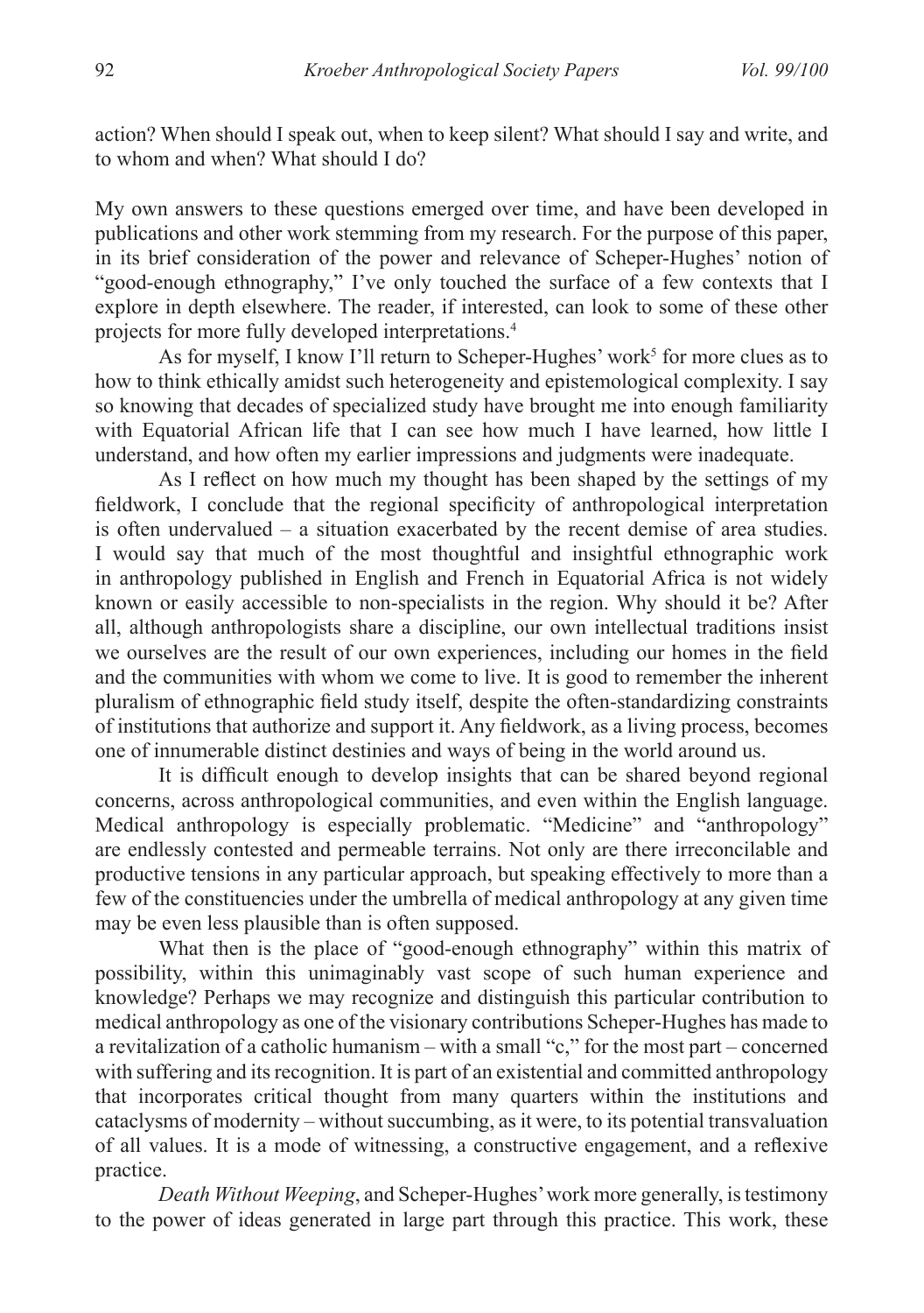ideas, and this practice have shaped the generation of medical anthropology in which I came of age. And, as Scheper-Hughes suggests near the end of *Death Without Weeping*, in her discussion of death's presence in carnaval: "the awful [awe-full] thing is that nothing is ever forgotten"  $(1992: 504)^6$ .

*Adapted from a talk presented in a session on "On the Margins of the Everyday," convened in honor of Nancy Scheper-Hughes for the AAA annual meetings, San Jose, California, 2006. With thanks to Jason Price and KAS reviewers for their comments and suggestions.*

## **NOTES**

<sup>1</sup> As Susan Reynolds Whyte has explored in her fine book with this title, on affliction and healing in rural Bunyole in eastern Uganda (Whyte 1997).

<sup>2</sup> "*But I'm your grandmother...!*" I remember her saying this at her home to her daughter's defiant three-year old, leaving the interpretation of this statement to each of us present, and, as it were, hanging in the air. I think also of a photograph of her and Laura Nader protesting the renaming of UCB's Lowie Museum to the Hearst Museum, from scholar (Robert Lowie) to patron (Phoebe Hearst): Laura striding forward, Nancy bemused – but there alongside.

<sup>3</sup> The risk involved in procreation was heightened by the common belief that semen is necessary for the proper growth of the fetus and should be acquired by the woman through repeated intercourse during pregnancy (Schoepf 1995:41).

<sup>4</sup> Eaton (n.d.), for example, theorizes lived experience in sparsely populated and only partly modernized northern Congo, with its congeries of languages, political systems, and modes of subsistence in its still-abundant forest. See also Eaton (2000, 2003, 2008).

<sup>5</sup> See also, for example, "The Primacy of the Ethical" (Scheper-Hughes 1995), "Ire in Ireland" (2000), and "Parts Unknown: Undercover Ethnography of the Organs-Trafficking World" (2004).

<sup>6</sup> Here Scheper-Hughes once more includes in quotes this phrase of Winnicott's on the child's experience, included earlier in her book on p. 360, but this time – presumably intentionally – without citation.

## **REFERENCES**

| Eaton, David |                                                                       |
|--------------|-----------------------------------------------------------------------|
| 2000         | A Brazzaville Friendship. Ethnography 1(2):239-256.                   |
| 2003         | Understanding AIDS in Public Lives. In HIV and AIDS in Africa: Beyond |
|              | Epidemiology. Ezekiel Kalipeni, Susan Craddock, Joseph R. Oppong, and |
|              | Jayati Ghosh, eds. 279-290. Oxford: Blackwell.                        |
| 2006         | Diagnosing the Crisis in the Republic of Congo. Africa 76(1):44-69.   |
| 2008         | Ambivalent Inquiry: Dilemmas of AIDS in the Republic of Congo. In     |
|              | Postcolonial Disorders. Mary-Jo DelVecchio Good, Sandra Teresa Hyde,  |